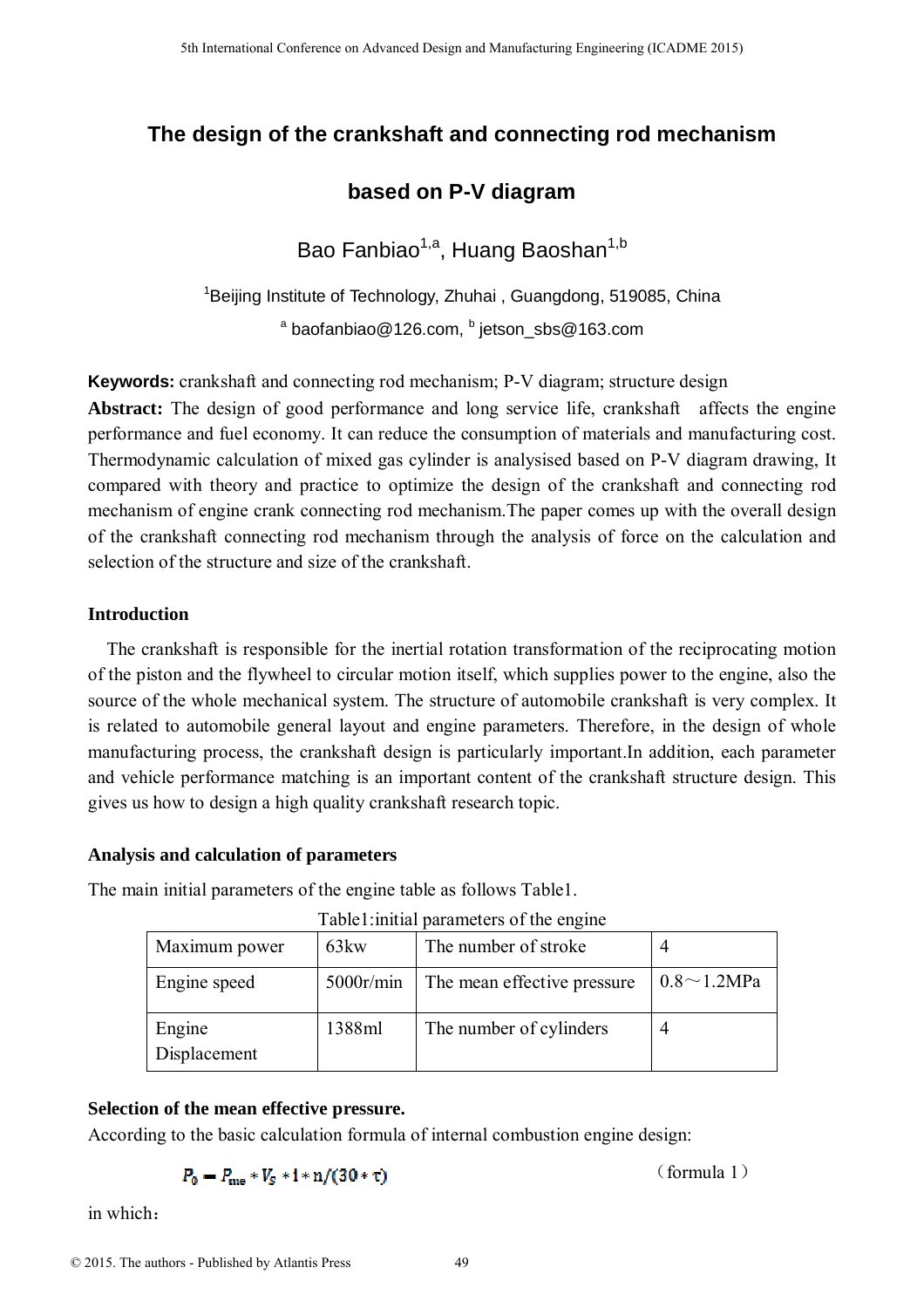$P_0$  is the ratedpower.Its value is 63kw.

 $P_{\text{me}}$  is the average effective pressure. The unit is Mpa (1Mpa=10 bar)

 $V<sub>s</sub>$  is the volume of the cylinder.Its value is 1.39/4L.

i is the number of cylinders of the engine. Its value is 4.

- $\bf{n}$  is the speed of the engine.Its value is 5000r/min.
- $\tau$  is the number of engine strokes. Its value is 4.

According to the formula 1, it can be calculated  $P_{\text{me}} = 1.09 \text{Mpc}$ .

**Calculation of cylinder diameter and piston stroke.** 

 $V_{\rm s} = \pi * D^2 * S/40000000$  (formula 2)

in which: S is engine piston stroke and its unit is mm.

D is engine cylinder diamete and its unit is mm.

According to the references, gasoline engine piston stroke and the cylinder diameter ratio S/D is between 0.8 to 1.0.Set S/D equal to 0.9.According to the formula 2, it can be calculated D=78.93mm, S=0.9and D=71.04mm. Mean piston speed can be calculated according to the formula2:  $V_m = S * n/30000 = 11.84$ m/s.

### **Thermodynamic calculation**

Mixed gas cylinder volume is composed of a carburetor to quantitative regulation. The purpose of doing so is to adapt to changes in load engine. The design of the crankshaft is four stroke engine. The working cycle includes four processes such as intake stroke, compression stroke, expansion stroke and exhaust stroke. In this design process, the first step is to determine the engine cycle parameters. Then the cylinder compression and expansion processes are calculated. Finally is to draw the isochoric heating cycle P-V map, paving the way for the analysis of the piston rod of the crankshaft stress condition.

**Determination of basic parameters of thermodynamic cycle.**According to the references, the following parameters can be selected.The compression process of adiabatic exponent  $n_1 = 1.32 \times 1.38$ , set  $n_1 = 1.32$ . The expansion process of adiabatic exponent  $n_2 = 1.23 \times 1.28$ , set  $n_2 = 1.28$ . The compression ratio of gasoline engine  $\varepsilon = 7 \sim 12$ , set  $\varepsilon = 9$ . The Pressure rise ratio  $\lambda_p = 6 \sim 9$ , set  $\lambda_p = 7$ .

#### **Drawing P-V diagram**

Compressed air inlet pressure starting point is as the local atmospheric pressure. According to the references, namely the internal combustion engine. Then the cylinder compression process is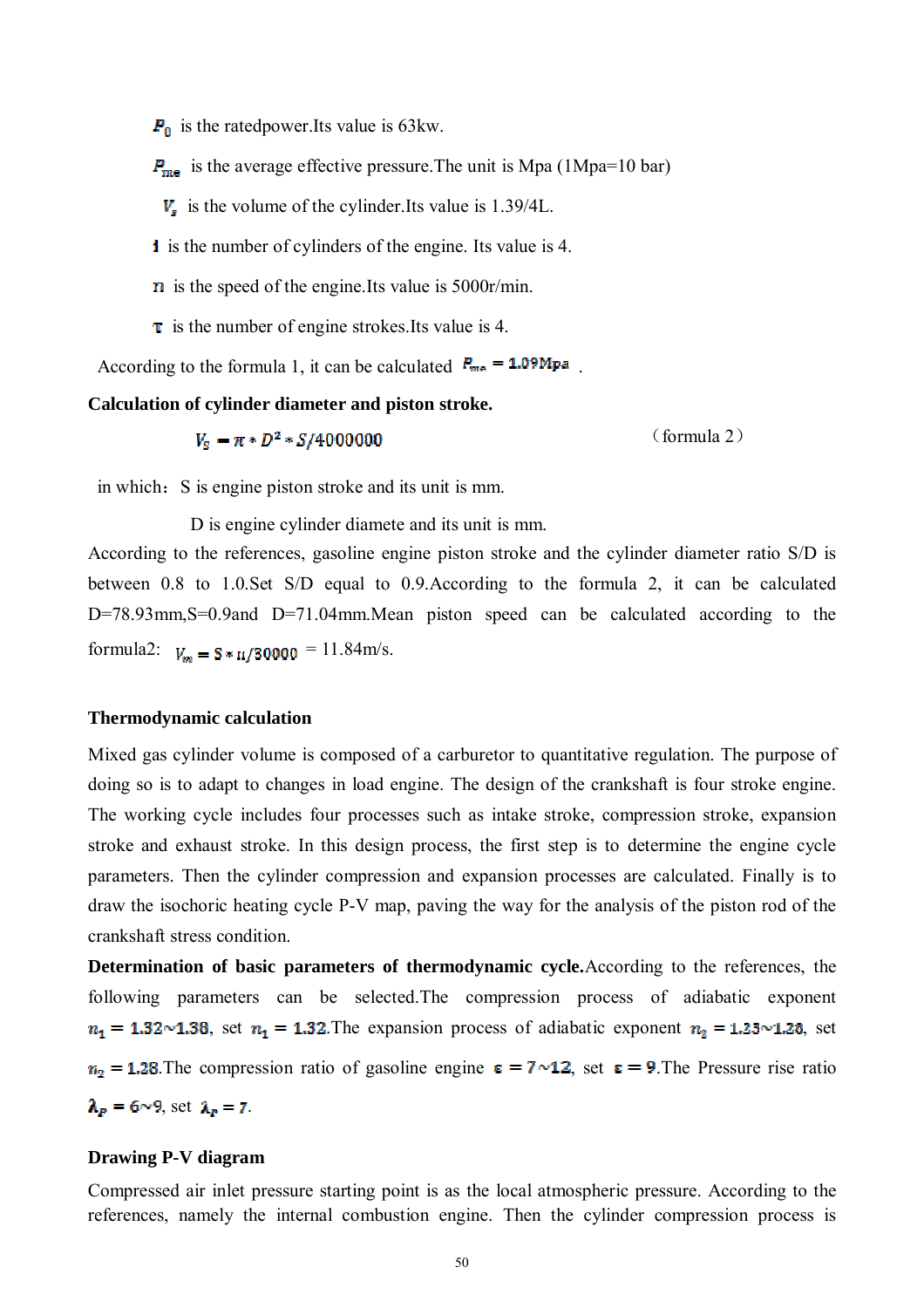approximately regarded as adiabatic process adiabatic index, compression process, utilization. The calculated total cylinder volume is substituted into the formula.And then use EXCEL to draw the compression process line.

Mixed gas from the cylinder end point to the top of the cylinder is compressed.after, This is isochoric heating because of unchanged the cylinder volume. When the piston reaching TDC, ignited by a spark plug, the use of pressure elevation ratio of λp can be calculated by the theoretical maximum explosion pressure. The expansion process and the compression process are both parabola. According to the index of the expansion process, the expansion line and theory P-V diagram can be drawn by using EXCEL.

#### **Calculation parameters of P-V diagram**

(formula 3)

(formula 4)

in which:

 $V_a$  is the total volume of the cylinder and its unit is L.

 $V_c$  is the volume of the combustion chamber and its unit is L.

According to the formula 3 and formula 4:  $V_c = 0.043L$ ,  $V_a = 0.39L$ .

$$
p_a * V_a^{1.32} = p_o * V_a^{1.32}
$$
 (formula 5)

in which:

 $p_a$  is the Inlet pressure and its value is 0.09Mpa.

 $p_c$  is the compression end ppressure. The unit is Mpa.

According to the formula 5:  $p_n = 1.65$ Mpa. And the relationship between expansion pressure and expansion end pressure is as following.

$$
p_x = \lambda \mathbf{p} * p_z = 11.56 \text{Mpa}
$$
. so  $p_x * V_c^{1.28} = p_b * V_a^{1.28}$ .

# So it can be calculated  $p_b = 0.68 \text{Mpa}$ . **Simplification of actual engine working process.**

1) The continous reciprocating cycle is simplified as a closed loop.

2) The compression and expansion strokes are adiabatic process.

3) Exhaust process is simplified as a constant volume heat release process.

4) assuming the refrigerant to the ideal gas, a gas engine working process composition does not change . Based on the above data, obtains the theory P-V diagram in Fig1 .

There are some differences between the practice P-V diagram and the theory P-V diagram. This is caused by the ignition advance angle and gas distribution phase. The following is some adjustment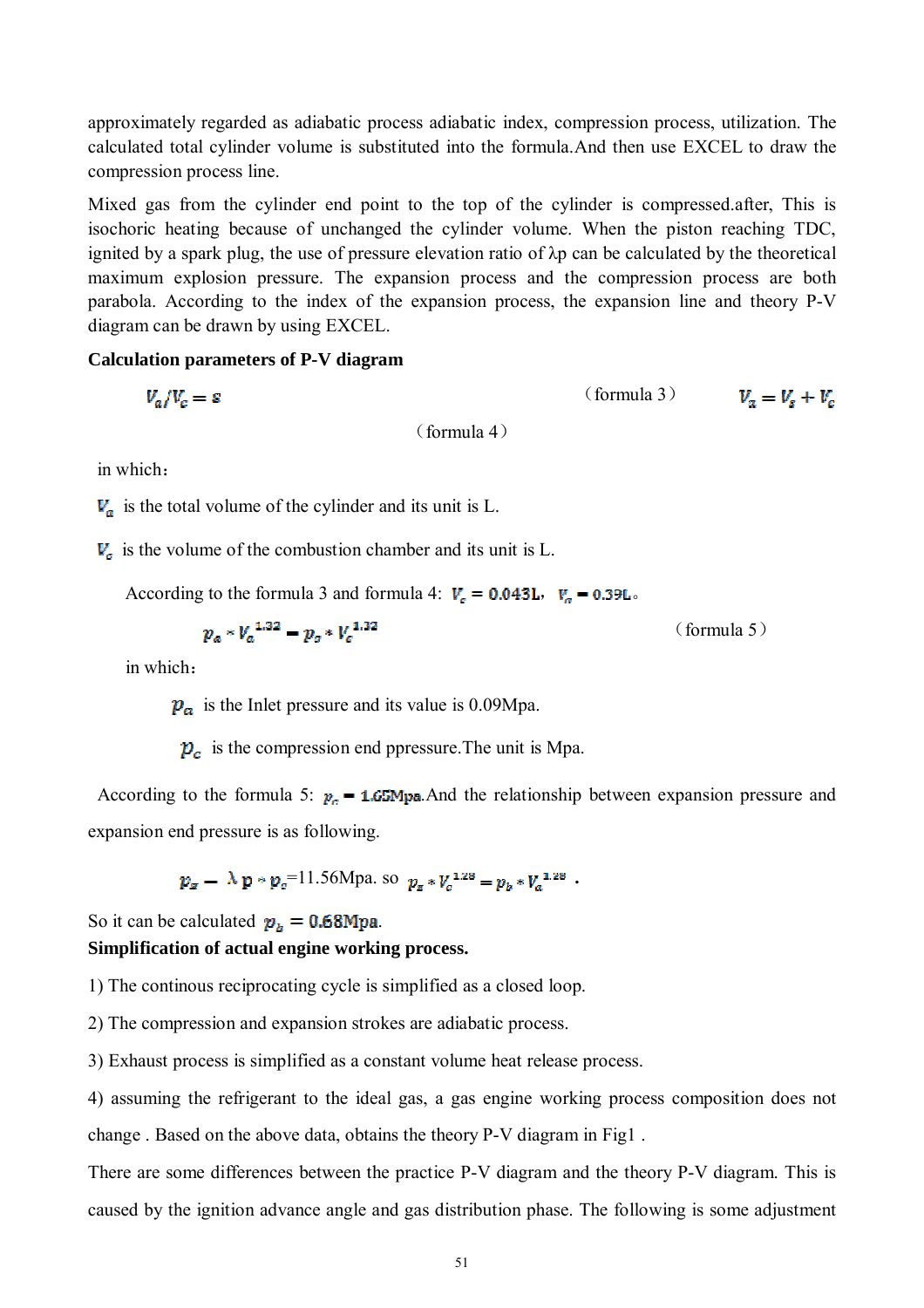to the engine theory P-V diagram as the practice P-V diagramin Fig2.This value in the longitudinal direction and theory of coordinate P-V diagram intersection, then the original values of this X direction above parts removed, the remaining part finishing. The actual situation, the maximum explosion pressure is unlikely to stop in, but after the TDC. This design decision will be maximum explosion pressure design top end point.According to the above adjustment, it can be obtained after finishing the actual P-V diagram as following.



Fig1: the theory P-V diagram Fig2: the practice P-V diagram

#### $P - V$  **diagram** to  $P - \alpha$  **graph**

According to the relationship between the crank angle and displacement of piston, the total cylinder volume of the corresponding crank angle can be obtained using Excel in Fig3. The  $P-\alpha$  diagram can be drawn according the calculation of the parametersEvery 5 ° from the point of P-V diagram in Fig4.



Fig3: cylinderabsolute pressure Fig4: Cylinder pressure

Ignore the little friction between the piston and the cylinder and the connecting rod, the design as long as the research and analysis of gas pressure and inertia force.